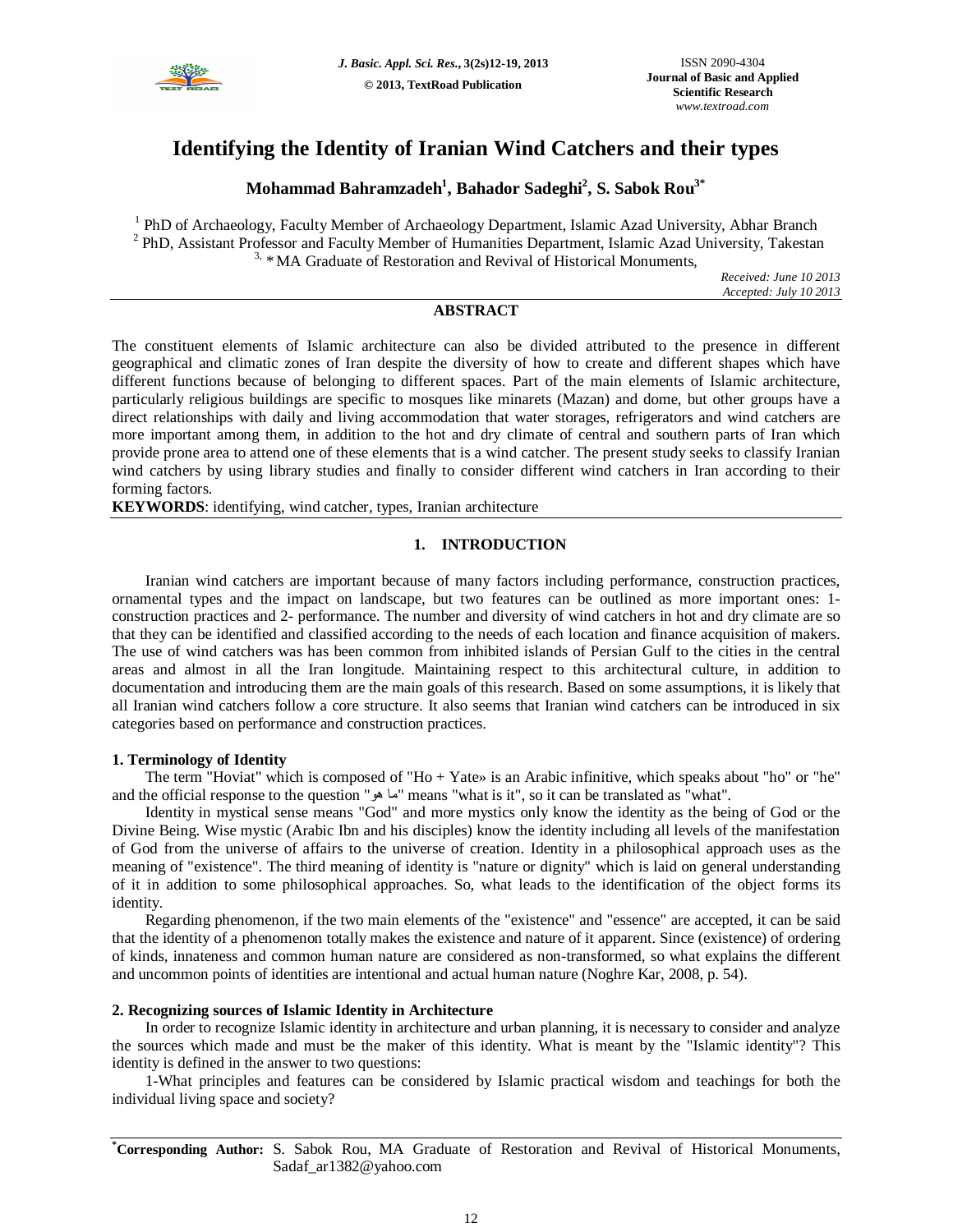2 - What have been experienced and achieved by architecture and city construction in this field? The answer to the first question must be followed in these sources in order of its importance:

- Quran and Hadith of Innocents (AS) about the life space and orders and advises that are said about this matter.

- Works which have been made or accepted by the Infallibles (AS). - The impressions and interpretations which scientists and artists had of these doctrines in the Islamic society.

Second question must be followed in these sources in order of its importance: - Significant works and Construction which are considered as the achievements of Islamic civilization. - The surviving writings of Muslim scholars in the field of basic and applied science and technology related to urban planning and architecture.

- Writings which somehow give awareness about buildings, architecture, and … such as travel, poetry and ... (Noghre Kar, 2008, p. 486).

#### **3. Wind catcher and its background**

Wind catcher, as its name implies, is a part of the fabric of buildings in warm and dry or warm and humid climates of Iran which has a significant impact on moderating temperature and delivering room temperature to a temperature of human comfort by direction of the wind and enjoying pure energy of nature. Wind catchers are glaring as vertical channels in the face of the old cities of these areas and are considered as the culmination of the city sky line after minarets. Wind catchers are channel which are placed over the summer staying of each house [that have been back to the sun and have been used in summer] and by having opening on its vertices which are in front of the favorable wind, direct the wind to this part of home (Mahmoodi, 2009, p. 17).

In fact, the main function of wind catchers is directing the air into the building, relatively making the air cool and establishing the natural flow of air at work and the place people live in different cities and parts. Wind catchers were also used in establishing air flow in public water storages and keeping water cool in these water storages. Iran is among the countries which have used wind catchers in different shapes and sizes based of the type of architecture and its climate, especially in the southern and border of the desert cities (Bahadori Nezhad and Dehghani, 2008, p. 3).

The more beautiful and useable type of them are in the surrounding of dry and burning plains, especially in the city of Kashan, Yazd, Tabas, Bam, Jahrom, and the coast of Arvand Rud and the Persian Gulf (Memarian, 2011, p. 538).

Wind catcher is one of the architectural elements which is constructed in domestic architecture of the warm and dry as well as warm and humid areas of Iran with a climatic approach and can be seen as a vertical channel in the face of some cities. Wind catchers architecture and their function, which were effective in the natural cooling of buildings in these areas, have been the genius of the architects who had a role in their design and construction. Wind catcher have been used in neighboring countries of Iran, especially Arabic countries in the Persian Gulf like Emirates that is fifty years old and also in North Africa such as Egypt (Mahmoodi and Mofidi, 2008, p. 26).

Wind catchers have been used in Iran from many days ago it seems that it is not a new phenomenon based on its ancient and diverse names such as Vatghar, Badhanj, Batkhan, Khyshud and Khyshkhan. Wind catcher has different types and has been constructed in different shapes based on wind and weather (climate) and wind direction across Iran (Memarian, 2011, p. 538).

Adoor band and Kowar are used for cooling residential areas in rural and temporary housing in normative. In Adoorband method, some thorn (adoor) are put on the bottom and external part of Kowar and a narrow river is dogged in its surrounding and it is tried to keep thorns wet and damp by pouring water on them and a window is placed where Adoor is put. So, the warm wind would bring cool air to the people who stay there after hitting with moist plants (Tajedini, 2003, p. 287).

## **4. Wind catchers' performance and their roles**

Generally, wind catchers play three primary roles:

- 1- Converting the hot and raw air into cool and gentle air and creating cool.
- 2 Converting dust and dirt air into clear, clean and bright air.

3-The role of making beautiful like traditional architecture of the region is generally an introverted architecture method and it did not consider landscape much and nothing was seen from outside except high clay walls and domed, clay or brick roofs. The existence of high and long wind catchers with pergolas filled with windows of colored glass and viewing give special beauty and glory to buildings, and basically, creating wind catchers on traditional, desert buildings have a perfect harmony with the architecture of the place (Tajedini, 2003, p. 287).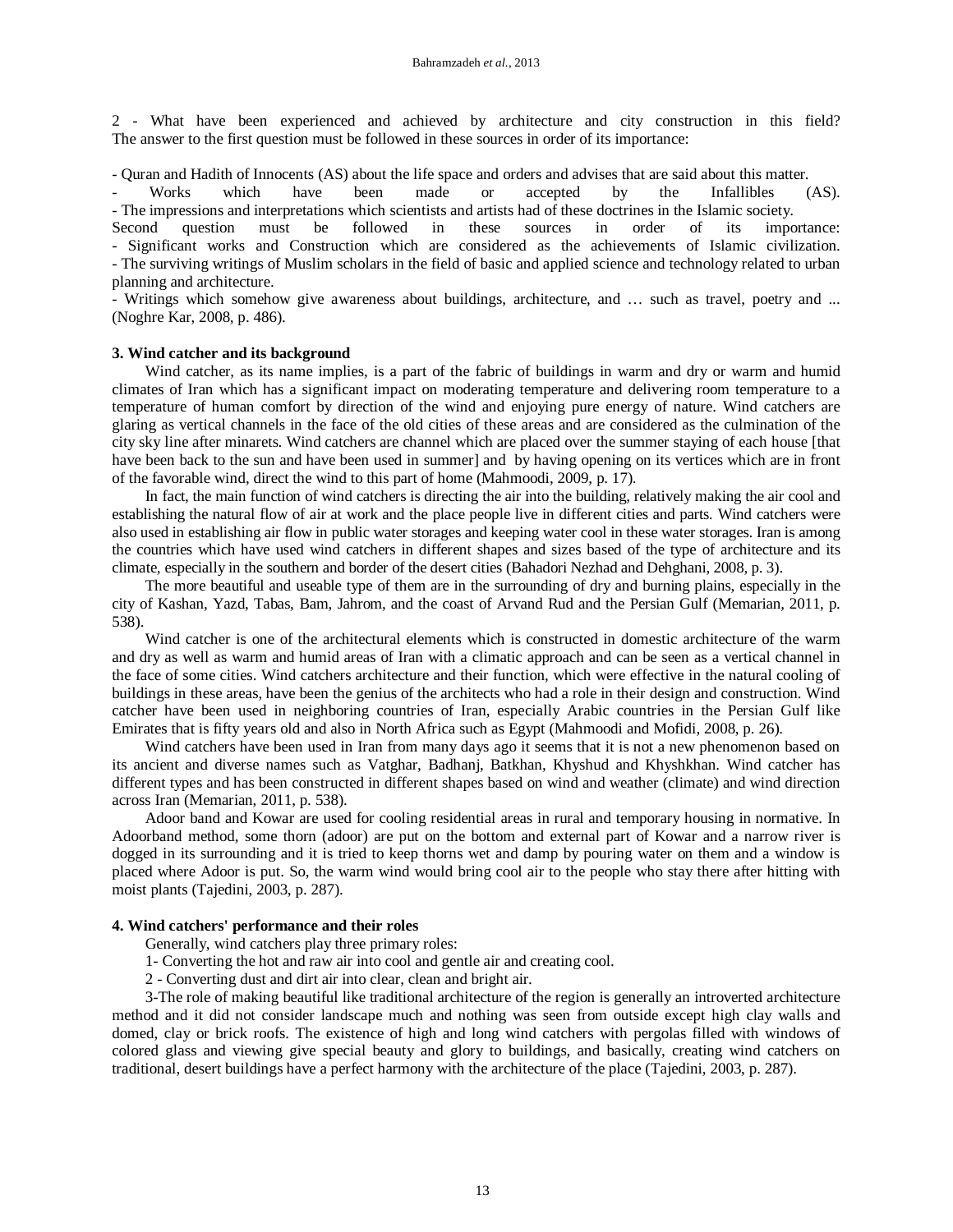#### **5. The background of wind catcher in Iran**

Wind catcher is one of the masterpieces of Iranian architecture and the history and background of its use are unclear due to its position on the highest part of the building, or in other words, the first part which is exposed to destroying (Mahmoodi and Mofidi, 2008, p. 25).

Finding a detailed background of wind catchers is very hard because these structures were the highest part of the buildings and the first signs of damage can be seen on the roof, especially in wind catchers of every building (Mahmoodi, 2009, p. 21).

There is no accurate and comprehensive history and background of wind catchers. But what is certain is that their invention can be attributed to Iranians base on the familiarity of ancient Iranians with air flow characteristics and application of wind catchers. Rosenthal, in his study of the emergence and expansion of wind catchers believes that this structure has been invented in Iran and it was limited to the region of Mesopotamia in the Abbasid era. But, with addition to political and economic importance of Egypt during the Fatimid rule, it became common in that region (Bahadori Nezhad and Dehghani, 2008, p. 193).

Making wind catchers was common in the greatest Iran at least from the earliest periods of AH and it has been a common work to use this important element in architecture of the Iranian near and far lands, even to North Africa.

#### **6. Types of Wind catchers**

Wind catcher is an architectural element which has climate application and it has been considered from technical and engineering point of view, so, in classifying them, it is important to consider this fact that they are analyzing from which point. Due to the different perspectives in this field, it can be noted that critics and scholars have offered a variety of categories which will be considered.

Gholam Hossein Memarian divided wind catchers into two general categories according to their functional aspect:

"1- Purely functional wind catchers, 2- Functional-symbolic wind catchers. The first type can be seen more in general houses in Yazd and further around in Ardekan, Meibod, and etc. Wind catchers are made in one side and have their special shape in two mentioned cities. The second type can be seen in some houses of Yazd and cities around it which show the personality (importance) of the owner of the house in addition to its special performance. In these cases, the dimensions of wind catchers are also more than a three-door room" (Mahmoodi, 2009, p. 25).

Ali Asghar Shariat Zade classified them based on the local names of the ancient architects naming:

- Wind catcher has three types:
- 1- Ardekani wind catcher
- 2- Kermani wind catcher
- 3- Yazdi wind catcher

#### **1- Adekani wind catcher**

This kind of wind catcher can be seen more in Ardekan and is in the direction of the Isfahani wind. It has no opening of West, East and South. The building of this kind of wind catcher is somewhat simpler and more economically affordable than other kinds of wind catchers, so, it can be possible to make one wind catcher for each room.

#### **2- Kermani wind catcher**

Kermani wind catcher is simple and almost humble and is for middle class to lower class families. Each builder can construct this kind of wind catchers and its main material is mostly mud. They are also called twin because this kind of wind catchers is two-sided. This kind of wind catchers are made in the direction of known wind. What this kind of wind catchers does is somewhat more accurate and ideal than Ardekani wind catchers because the air pressure to one side makes a quick evacuation of hot and infected air. Also, more wind catchers of water storages are made like Kermani wind catchers in order to reach fresh and favorable air to water from one side and bring out hot air from the other side.

#### **3- Yazdi wind catcher**

Yadi wind catcher in older than other kinds of wind catchers and is usually made in four sides. Therefore, this wind catcher is called "four-sided" or "four-directions" in some places. Certainly, its structure is more complex and more difficult than other kinds of wind catchers in architecture, so, it can be considered as the outstanding kind of architectural phenomenon. Its height is usually high. In addition, the height of wind catcher from the roof of the house and the source kinds from each side of wind catcher has a direct relationship with climatic situation of the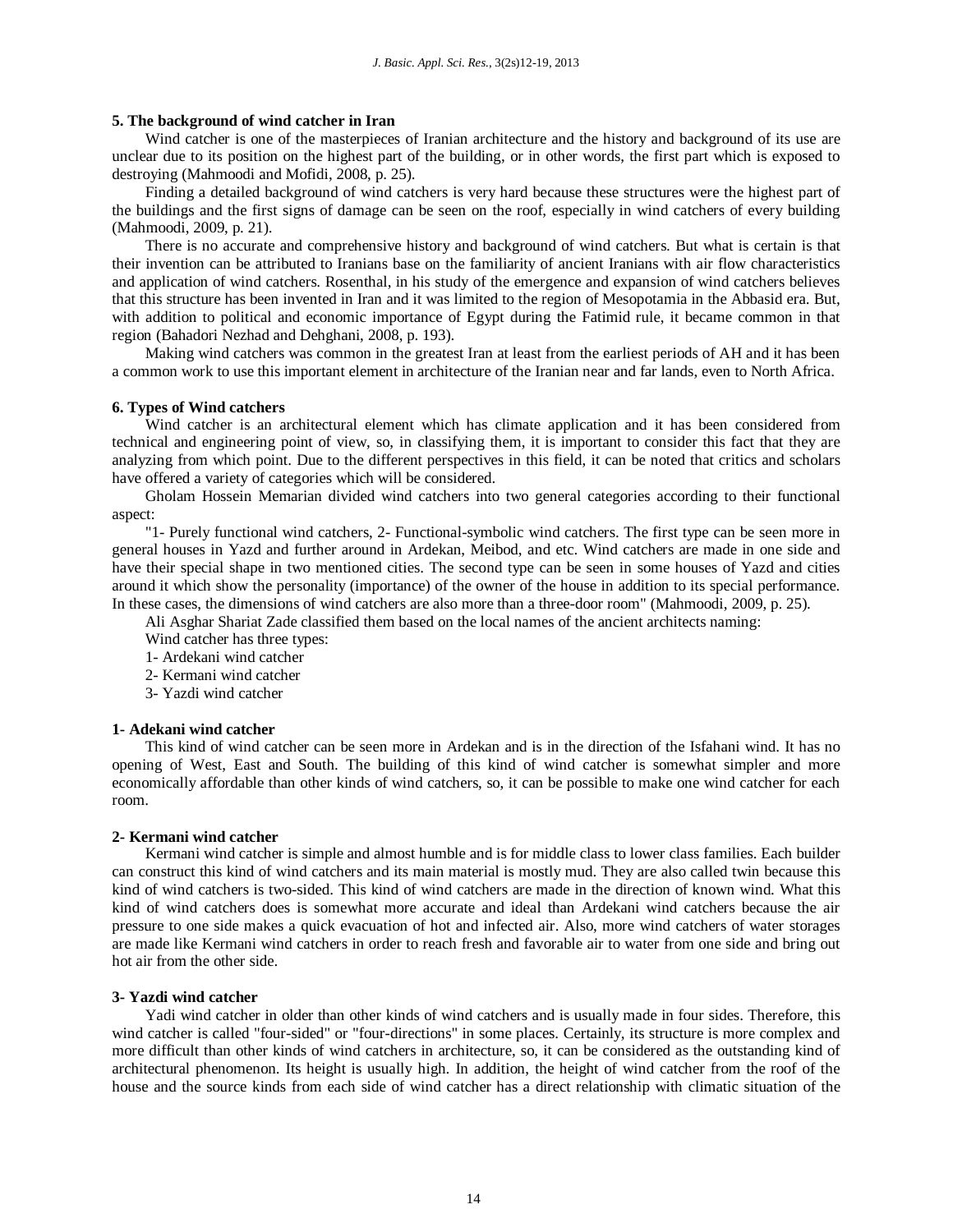area. This kind of wind catcher is usually built for the rich and sometimes in the houses of middle class, rural and urban people (Shariat Zade, 1995, p. 225).



*Figure 1.* Yazdi wind catcher (Mahmoodi, 2009, p. 26).



*Figure 2.* Yazdi wind catcher (Mahmoodi, 2009, p. 26)



*Figure 3.* Kermani wind catcher (Mahmodi, 2009, p. 26)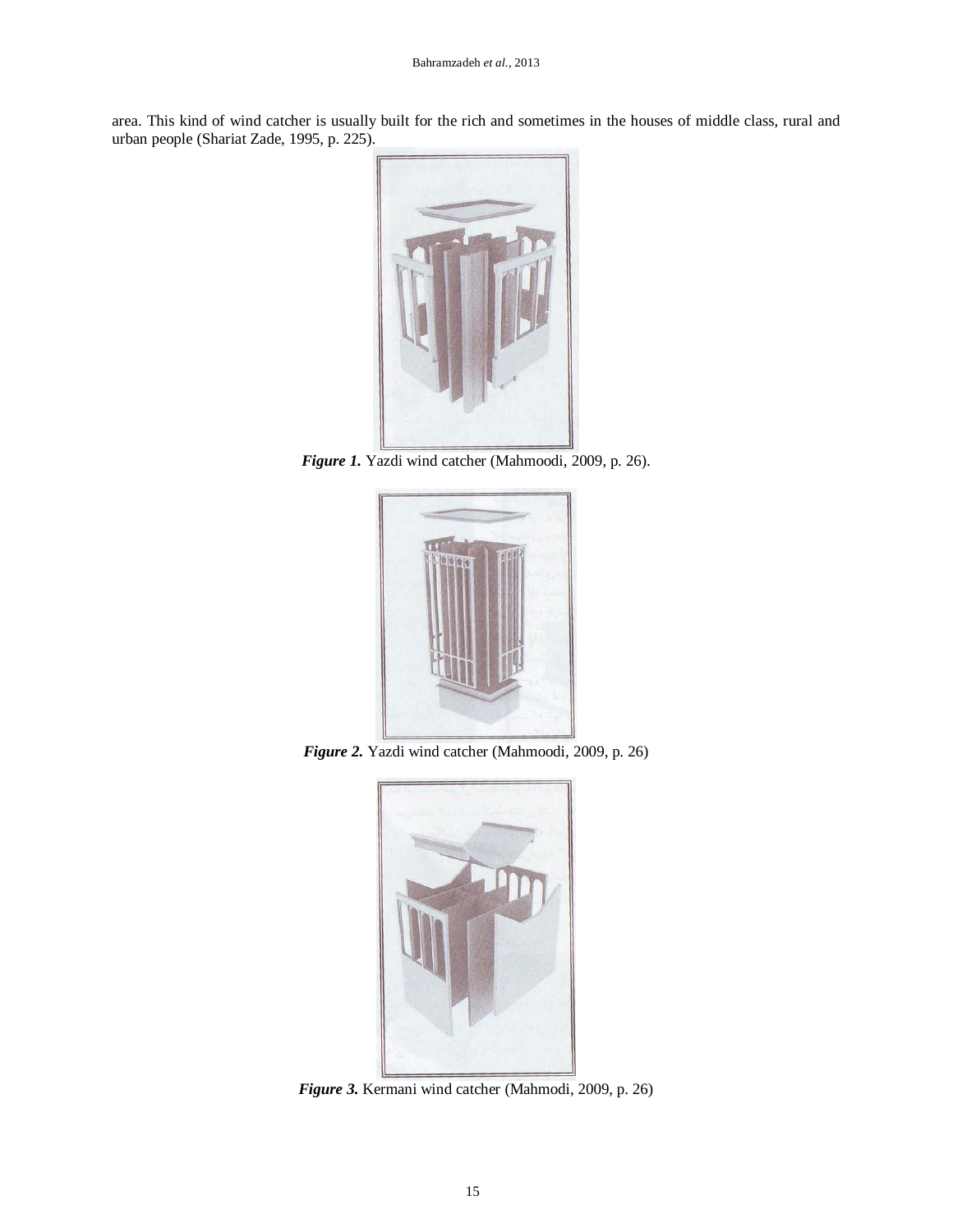Shariat Zade's classification has not been done according to the principles and the different kind he mentioned are limited to those cases which have been seen in three cities. What is important is to mention this point that the structure difference of these three kinds of buildings is due to climatic reasons as well as climatic differences and not due to different skills of architects of these cities or differences in their construction qualities and as what is said in the climatic part of wind catchers in Iran.

The best wind catcher classification is done by Ms. Roaf. She classified wind catchers based on the sides which receive wind by wind catcher. Ms. Roaf classification is as follows:

"1- One-sided wind catchers, 2- Two-sided wind catchers, 3- Wind catchers with diameter blades, 4- Foursided wind catchers, 5- Six-sided or eight-sided wind catchers".

Three-sided wind catchers had not been mentioned in her classification because they are related to Yazd. Wind catchers with diameter blades which mean four-sided wind catchers with a square plan can be put in subcategories of four-sided wind catchers, so, the following classification can be provided according to mentioned points.

## **1- One-sided wind catchers**

These wind catchers are faced to the North or North-West in Yazd except those that have been built over the water storages. They are often called "Kermani", especially if they have steep roof and one or two openings. These wind catchers are sometimes called with the latitude side which is faced to them, for instance, Northern. "22 Wind catchers of 713 wind catchers of Yazd which are considered by Roaf are of this kind. These types of wind catchers have often been seen over water storages or small homes".



*Figure 4.* One plan sample of one-sided wind catchers in Iran (Mahyari, 1996, p. 58)

## **2- Two-sided wind catchers**

This kind of wind catcher has a simple tip in which wind catcher channel is a vertical brick blade held with wooden beams is divided that is divided into two parts. "These wind catchers are often called with the side topic which are faced to them, for example, the North - South. 127 cases which were investigated by Roaf have been of this type, all of which were owned by the typical houses".

| <b>-----</b><br><b>Lesses</b> | n<br>n<br>п    |
|-------------------------------|----------------|
|                               | — <b>— — —</b> |

*Figure 5.* One sample plan of two-sided wind catchers in Iran (Mahyari, 1996, p. 59)

## **3- Three-sided wind catchers**

Three-sided wind catchers have been only seen only in Tabas and it can be probably found in warm climatic cities. This kind of wind catcher have not been found in Roaf's and the author's considerations of Yazd.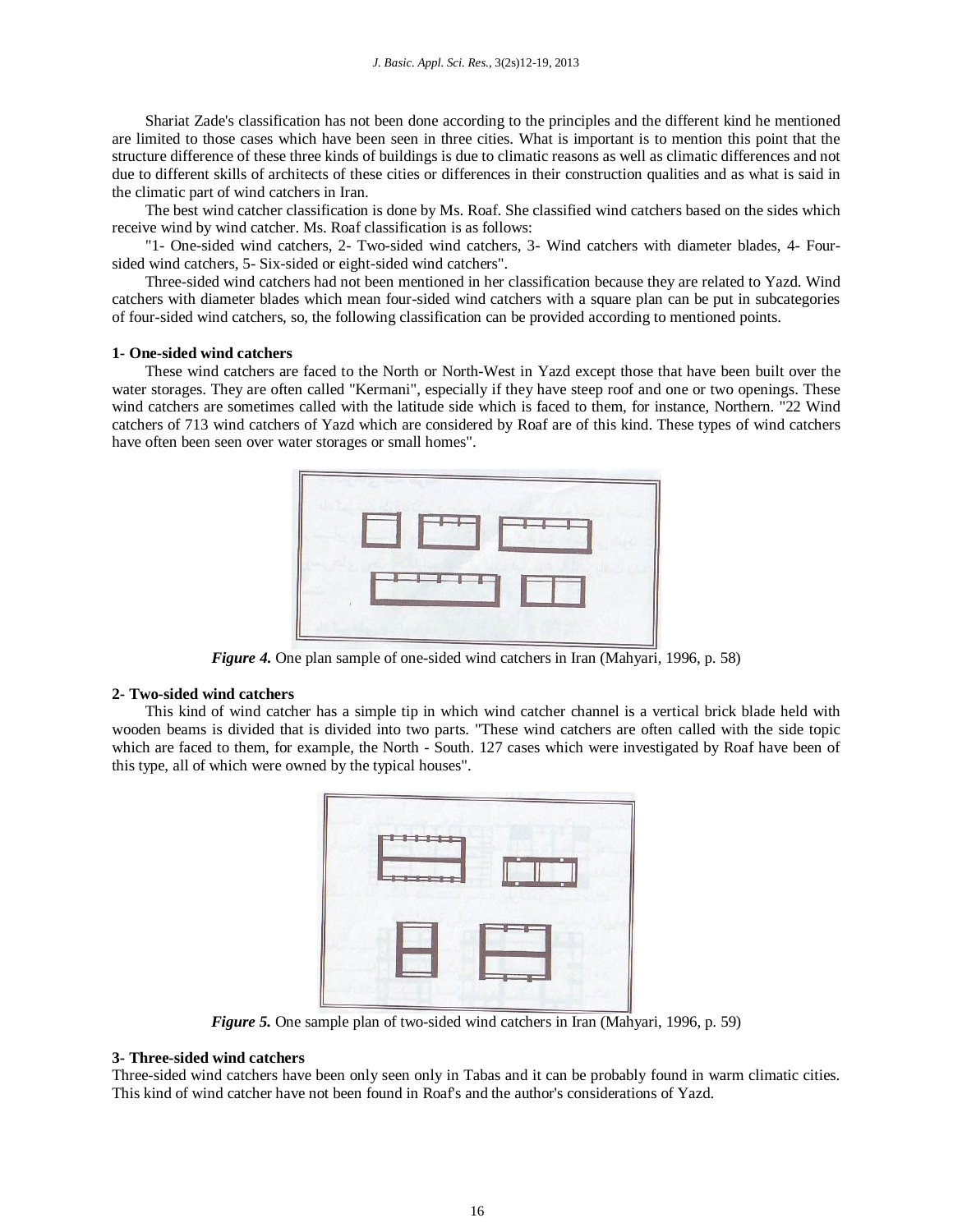## **4- Four-sided wind catchers**

More than half of Iran's wind catchers are of this kind. They are called Yazdi wind catcher in terms of local architects. All wind catchers in south of Iran are of this kind. Four-sided wind catchers with blades are divided into the main channel. This kind of wind catcher can direct the wind which is flowing in each side associated with one of the channels. Four-sided wind catchers are designed and constructed with both square and rectangular plans. However, all wind catchers in South have been seen with square plans.



*Figure 6.* One plan sample of four0-sided wind catchers in Iran (Mahyari, 1996, p. 60)

## **5- Multi-sided wind catchers (hexagonal, octagonal or in circular shape)**

This kind of wind catchers have been less seen in residential areas and are more constructed over water storages. They have the capability of receiving winds which are flowing in different sides due to existence of openings in every side of these wind catchers. The highest wind catcher of Yazd which is Dolat Abad Garden wind catcher is of eight-sided kind of wind catchers. Famous wind catchers of Yazd have eight-sided wind catchers like the wind catcher which is in Tal area.

Six-sided or eight-sided wind catchers with diameter blades are divided into smaller channels. Six-sided wind catcher has at least six separated channels and eight-sided wind catcher has at least eight channels. Only 20 wind catchers of wind catchers which have been considered by Roaf are of six-sided of eight-sided kinds.

Wind catchers with circle plans are of rare examples on Iran. The author has been seen only four wind catchers of this kind. The most prominent is a two-story wind catcher of Sarhang Abad garden of Ardestan in which both stories have been built with circular plans. Two give and take wind catchers of Kashan had also circle plans.

Wind catchers with circular plans are not likely to be built in Yazd; however, in the book "Iran architecture", Zomorshidi have a picture of a wind catcher which is constructed in recent 50 years and has four wind catchers in its surrounding and circular plans of these wind catchers evoke minaret and probably it have been built circularly because it looks like minaret. The major and minor blades of these wind catchers are along with the circle diameters.

#### **6- Dome Shafts**

The sample of this shaft which is known to all is dome shaft of Boroujerdi house in Kashan in which the creativity of the architecture in its forming has also made it the symbol of Kashan. What is explained in defining wind catcher in the presented book is about the existence of a channel which is placed in the surrounding of summer staying space, so, this kind of wind catchers are those pergolas which can be seen in the top of pool room which is attached to the wind catcher. Also, the shaft of Boroujerdi house is the developed form of pergola or circular holes of roofs in Iranian architecture which is placed near the wind catcher in order to complete the performance of wind catcher (Mahmoodi, 2009, p. 26).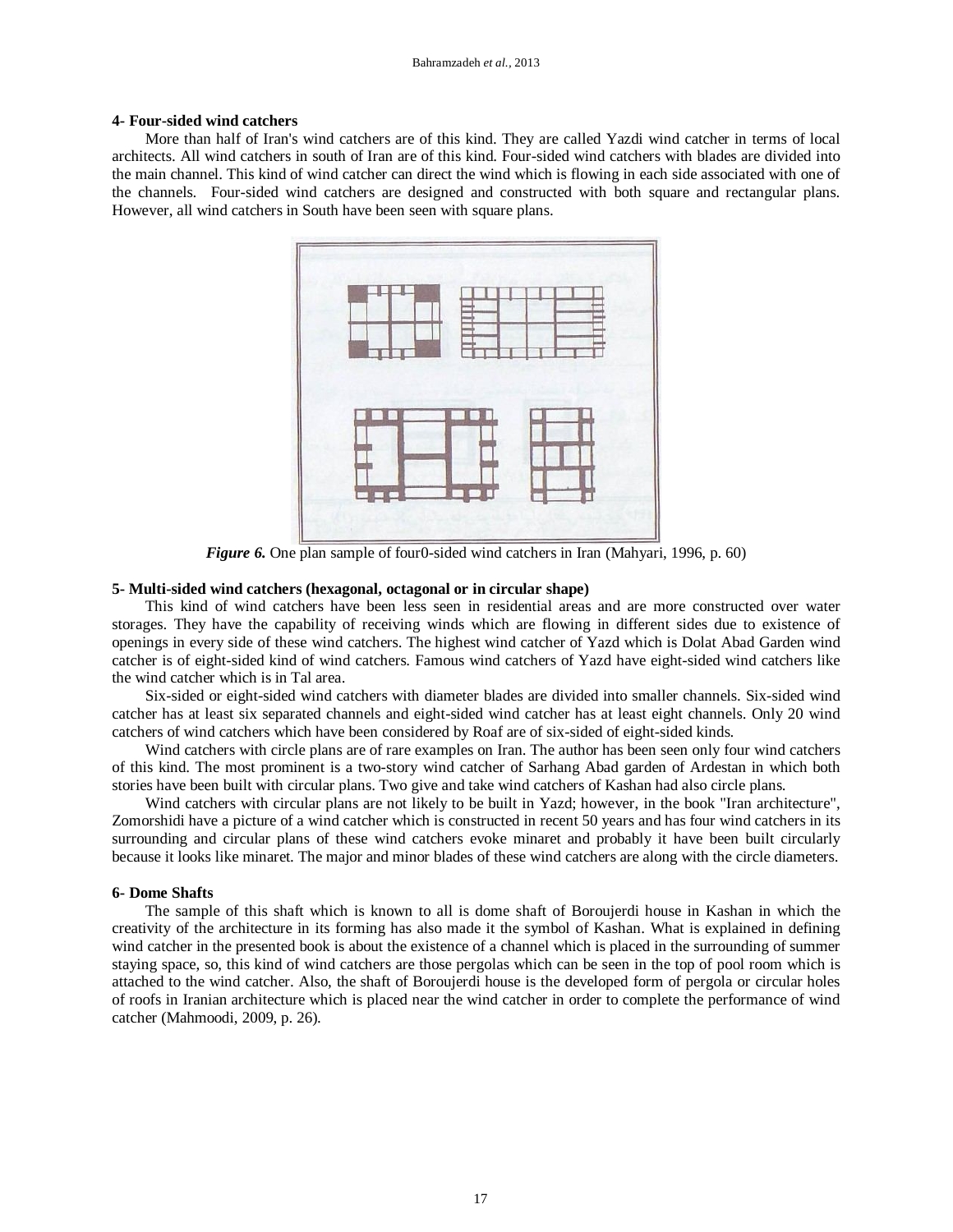| Table 1. The classification of wind catcher types based on different views of experts (the author) |  |  |  |
|----------------------------------------------------------------------------------------------------|--|--|--|
|                                                                                                    |  |  |  |

| <b>Exclusive Features</b>                                                                    | <b>Wind Catcher Types</b>     | <b>Division Base</b>   | <b>Experts</b>      |
|----------------------------------------------------------------------------------------------|-------------------------------|------------------------|---------------------|
| One-side wind catchers in typical houses of Yazd and around it.                              | <b>Purely Functional Wind</b> | Applicable aspects of  |                     |
|                                                                                              | Catchers                      | <b>Wind Catcher</b>    | Gholam              |
| They represent the characteristic of the homeowner in addition to its specific function. The | Functional-symbolic wind      |                        | Hossein             |
| dimensions of wind catcher are more than a 3 <sup>*4</sup> room.                             | catchers                      |                        | Memarian            |
| These wind catchers are relatively simple and affordable. They are mostly in Ardakan. The    | Ardakani                      | <b>Local Names</b>     |                     |
| face of the wind catcher is to the Esfahani wind. There is one wind catcher in each room.    |                               |                        | Ali Asghar          |
| Simple and relatively modest wind catchers - Two-sided wind catchers (twins)- In the         | Kermani                       |                        | <b>Shariat Zade</b> |
| direction of known winds-Water storages wind catcher                                         |                               |                        |                     |
| Bigger wind catchers- Special for the rich-Four-sided (four directions)- high height         | Yazdi                         |                        |                     |
| Over water storages or small houses- They are called Kermani- Sometimes, they are called     | Multi-sided wind catchers     | The number of sides    |                     |
| based on geographical side to which they are placed.                                         |                               | which receive the wind |                     |
| Typical houses- They are called as the sides to which they are placed.                       | Two-sided wind catchers       |                        |                     |
| They have only been seen in Tabas.                                                           | Three-sided wind catchers     |                        |                     |
| Half of Iran wind catchers are four-sided. They are called Yazdi- They are wind catchers     | Four-sided wind catchers      |                        | Roaf                |
| with square or rectangular plans.                                                            |                               |                        |                     |
| They are over water storages- They are capable of receiving wind from different sides.       | Multi-sided wind catchers     |                        |                     |
| They are pergolas that are attached to the wind catcher on top of the pool room.             | Domical shafts                |                        |                     |

#### **7- Typology of the Iranian wind catchers**

Wind catchers can be classified and considered based on several factors:

## **1- The shape of the column section**

The column or body of the wind catchers are called square, rectangular, hexagonal, or octagonal shapes (in some cases, circular section also has been observed.) Eight and four sides are more suitable for areas where have light and variable winds and there are the possibility of directing and using wind in different directions for the wind catcher. Also, rectangular columns are applicable in areas where the flowing side of the wind is from only one side in the warm season, usually from the southwest to the northeast. Rectangular columns in these areas would increase the wind catchers opening surface with wind.

## **2- The number and Types of wind catcher openings**

Wind catchers are divided into two groups of one opening and four openings in terms of openings.

One-opening wind catchers are faced to mountains and often to the north-east and their roof are made like dome roofs in order to withstand a tornado.

Wind catchers are one-opening and in the shape of hoses in the coast of the Persian Gulf. The openings are faced to sea and flow humid wind which is raised from sea into the building. In Bandar Abbas, some have tried to dig water wells below these wind catchers in order to bring up the cold air of the dig and make more tolerable its interior space. Several wind catchers (double wind catchers) can be seen on houses and water storages of some homes like Yazd and Kashan. The number of wind catchers depends on largeness of water storages and sometimes are seven. The openings of double wind catchers face to different directions. Therefore, wind flows to inside of water storages from each side which is flown and is directed to outside from that or other wind catchers and the air flow is set. Thus, one or two columns do what the wind catcher does (blowing air) and one or other columns do what fans do. Architects call these kinds of wind catchers "give and take". Four-opening wind catchers are seen mostly in central cities and desert borders and they also increase the beauty and flaunt of general space of city in addition to their main application which is cooling the inside of the building. There are some four-opening and eight-fracture wind catchers in Minab and Qeshm that their interior divisions do the work of wind catcher (blowing) and fans at the same time and flow the air from inside of the building of water storages. One to eight wind catchers with four to eight openings are used on some large buildings, especially large water storages despite the high power of double wind catchers.

#### **3- The number of wind catcher class**

Two-class wind catcher is also one of the wind catcher types which is constructed in Iran. This kind of wind catcher is large and is built in areas where the direction of wind changed. Two classes of this wind catcher are built on the other and somewhat that the floor of the lower wind catcher is larger and the floor of the upper wind catcher is smaller.

#### **4- The building of interior column**

Columns were divided into diagonals with brick blades in order to direct fresh air to inside or the warm air to outside. In this case, with the arrival of wind from one opening, warm air is drawn out to the top of the wind catcher from other openings of wind catcher which are behind to wind direction (Bahadori Nezhad and Mofidi, 2008, p. 85).